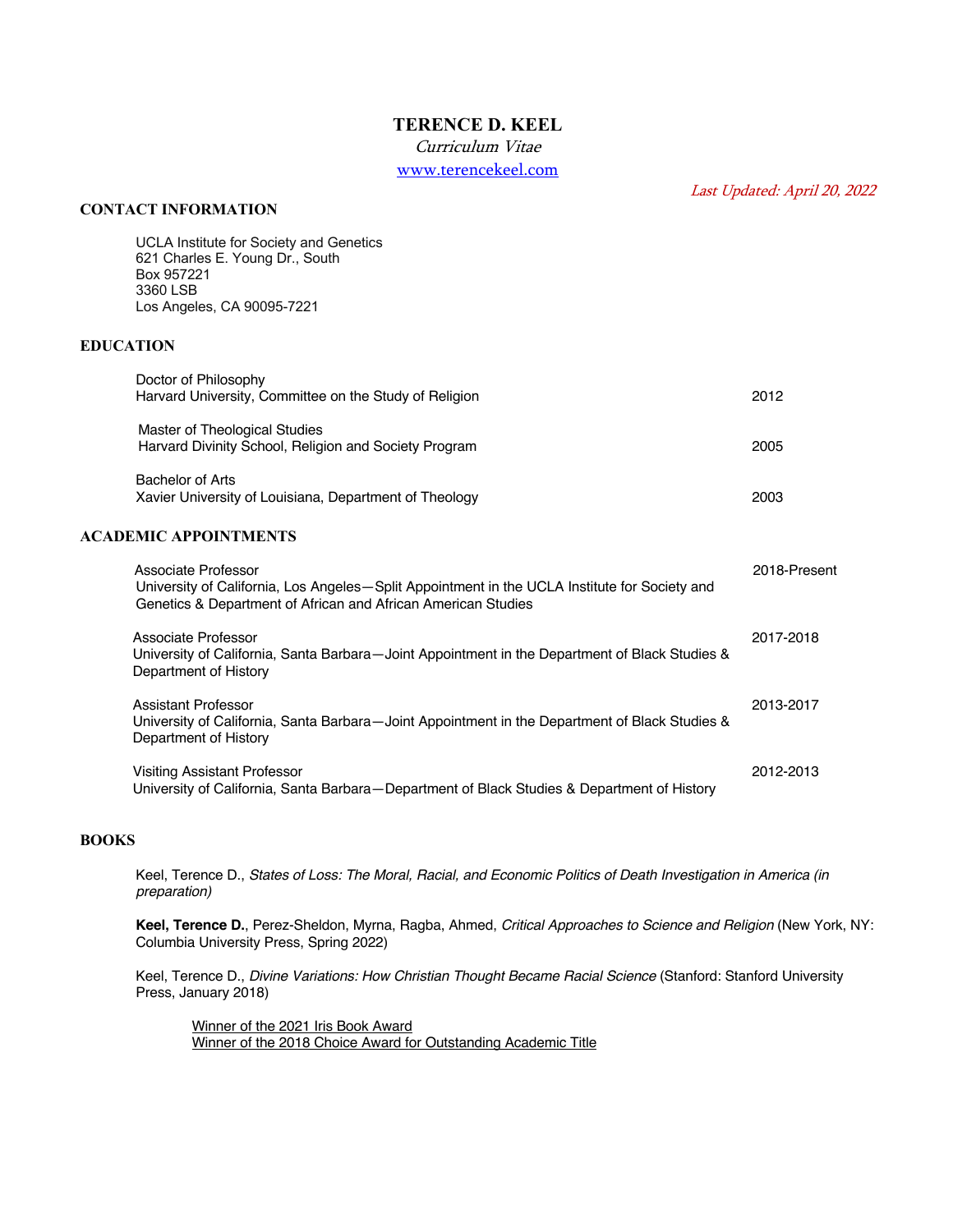### **BOOK CHAPTERS**

Keel, Terence D., "Nihilism, Race, and the Critical Study of Science and Religion" *Critical Approaches to Science and Religion* ed., Perez-Sheldon, Myrna, Ragba, Ahmed, Keel, Terence (New York: Columbia University Press, 2022)

Perez-Sheldon, M. **Keel, T.** Ragab, A. "An Introduction to Critical Approaches to Science and Religion." in, *Critical Approaches to Science and Religion* (New York: Columbia University Press, 2022)

Perez-Sheldon, M. **Keel, T.** Ragab, A. "Conclusion." in, *Critical Approaches to Science and Religion* (New York: Columbia University Press, 2022)

Keel, Terence D., "Blumenbach's Racial Science in the Light of Christian Supersessionism" in, *Johann Friedrich Blumenbach: Race and Natural History, 1750-1850* ed. Nicolaas Rupke and Gerhard Lauer (NY: Routledge, 2018), 123-141

Keel, Terence D., "Human-Neanderthal Hybrids and the Frontier of Critical Race Studies" in, *Red and Yellow, Black and Brown: Decentering Whiteness in Mixed Race Studies* ed. Paul Spickard and Rudy Guevarra (NJ: Rutgers University Press, 2017), 201-218

## **JOURNAL ARTICLES: PEER REVIEWED**

Shapiro, Nicholas, **Keel, Terence**, "Naturalizing Unnatural Death of Los Angeles County Jails, 2009-2019" (in preparation)

Shapiro, Nicholas, **Keel, Terence** "Preliminary Study of Death Patterns in Los Angeles County Jails, 2008-2019." (In preparation)

Walters, Jonah, **Keel, Terence**, "Oleoresin Capsicum: A Racial-Political History" (In preparation)

**Keel, Terence**, Walters, Jonah "Is Pepper Spray Lethal?: The Contested Science of a Dangerous Chemical Munition" (In preparation)

**Keel, Terence**, Maggie Woodruff, Cora Miller, Aziza Ahmed, "The Legal Landscape of Death Investigation Across the Fifty States of America" (In preparation)

**Keel, Terence**, Lauren Brown, Cora Miller, "Death Determinations During Arrest in Los Angeles, 2000-2020" (in preparation)

Walker, Valencia**, Keel, T.** , Huang, Yue Ming, Lay, Ken, Yvonne, Caro, Wilkes, Sam, Chiquita, Melvin, Kahn, Asha, Subhan, Mominah, "The Impact of a Diverse Acting Cast on Simulation Training within the Medical School Curriculum" (in preparation)

Deborah Bolnick, **Keel, Terence**, "Did Our Neanderthal Ancestors Give Native Americans Type 2 Diabetes? A BioCritical Assessment of Genetic Claims About Health, Disease, and Indigenous Bodies" (in preparation)

Projit Bihari Mukharji, Myrna Perez Sheldon, Elise K. Burton, **Terence Keel**, Sebastián Gil-Riaño, Emily Merchant, Wangui Muigai, Ahmed Ragab, and Suman Seth "A Roundtable Discussion on Collecting Demographic Data" *Isis* June 2020 111:2, 310-353

Keel, Terence D., "The Religious Preconditions for the Race Concept in Modern Science", *Zygon: Journal of Religion and Science*, Vol. 54, No. 1 (March 2019): 225-229

Keel, Terence D. "Response to my Critics: The Life of Christian Racial Forms in Modern Science", *Zygon: Journal of Religion and Science*, Vol. 54, No. 1 (March 2019): 261-279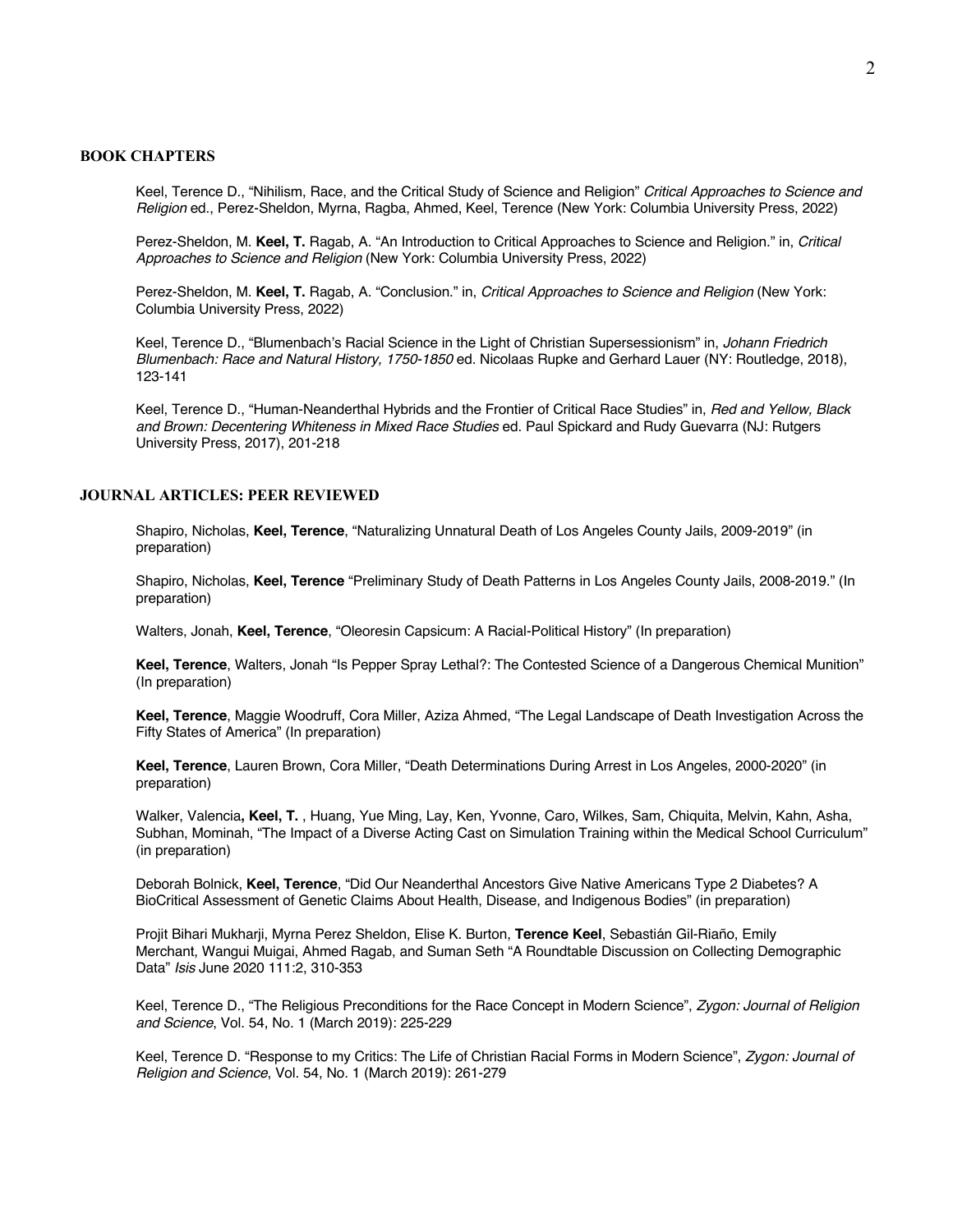Keel, Terence D., "Race on both Sides of the Razor", *Kalfou* "Symposium Issue on Race and Science", Spring 2018, Vol. 5, Issue 1, 7-17

Keel, Terence D., "Concluding Remarks: Social Justice Requires BioCritical Inquiry" *Kalfou* "Symposium Issue on Race and Science", Spring 2018, Vol. 5, Issue 1, 68-75

**Keel, Terence D.**, Obasogie, Osagie, and Bridges, Khiara "Introduction: Critical Race Theory and the Life Sciences" *American Journal of Law and Medicine,* Fall 2017 Vol. 43, Issue 2 & 3

Keel, Terence D., "Charles V. Roman, Racial Medicine, and the Specter of Polygenism in Progressive Era Public Health Research," *Social History of Medicine*, May 2015, 28 (4): 742-766

Keel, Terence D., "Religion, Polygenism, and the Early Science of Human Origins" *History of the Human Sciences*, Vol. 26, Issue 2, April 2013: 3-32

## **EDITED JOURNALS**

**Keel, Terence D.**, Lipsitz, George (eds.) *Kalfou* "Symposium Issue on Race and Science", Spring 2018, Vol. 5, Issue 1

**Keel, Terence D.**, Obasogie, Osagie, Bridges, Khiara (eds.) *American Journal of Law and Medicine* (Symposium Issue) Fall 2017, Vol. 43, Issue 2 & 3

## **BOOK REVIEWS OF DIVINE VARIATIONS: ACADEMIC PRESSES**

### *The Journal of Ecclesiastical History*

Finnegan, Diarmid A., "(Review) Terence D. Keel. Divine Variations: How Christian Thought Became Racial Science" Stanford, Stanford University Press, 2018, 200 pp. *The Journal of Ecclesiastical History* Vol. 71, No. 3: (July 2020): 665-668

#### *Philosophy, Theology and the Sciences*

Manuel Rodriguez-Caso, Juan, "(Review) Terence D. Keel. Divine Variations: How Christian Thought Became Racial Science" Stanford, Stanford University Press, 2018, 200 pp. *Philosophy, Theology and the Sciences* Vol. 7, No. 1: (July 2020): 139-142

#### *American Historical Review*

Buam, Bruce, "(Review) Terence D. Keel. Divine Variations: How Christian Thought Became Racial Science" Stanford, Stanford University Press, 2018, 200 pp. *American Historical Review* Vol. 125, Issue 1 (February 2020): 228-229

#### *The Journal of Religion*

Wolf, Michelle, "(Review) Terence D. Keel. Divine Variations: How Christian Thought Became Racial Science" Stanford, Stanford University Press, 2018, 200 pp. *The Journal of Religion* Vol. 100, No. 1 (January 2020): 142-143

#### *Sociology of Religion*

Danielsen, Sabrina, "(Review) Terence D. Keel. Divine Variations: How Christian Thought Became Racial Science" Stanford, Stanford University Press, 2018, 200 pp. *Sociology of Religion* Vol. 81, Issue 1 (Spring 2020): 1-2

#### *Journal of Medicine and Allied Sciences*

Nuriddin, Ayah, "(Review) Terence D. Keel. Divine Variations: How Christian Thought Became Racial Science" Stanford, Stanford University Press, 2018, 200 pp. *Journal of Medicine and Allied Sciences*, Vol. 75, Issue 1 (January 2020): 114-116

### *Ethnic and Racial Studies*

Hughey, Matthew "(Review) Terence D. Keel. Divine Variations: How Christian Thought Became Racial Science" Stanford, Stanford University Press, 2018, 200 pp. *Ethnic and Racial Studies*, Vol. 43, No. 3 (January 2020): 566-568

#### *Religious Studies Review*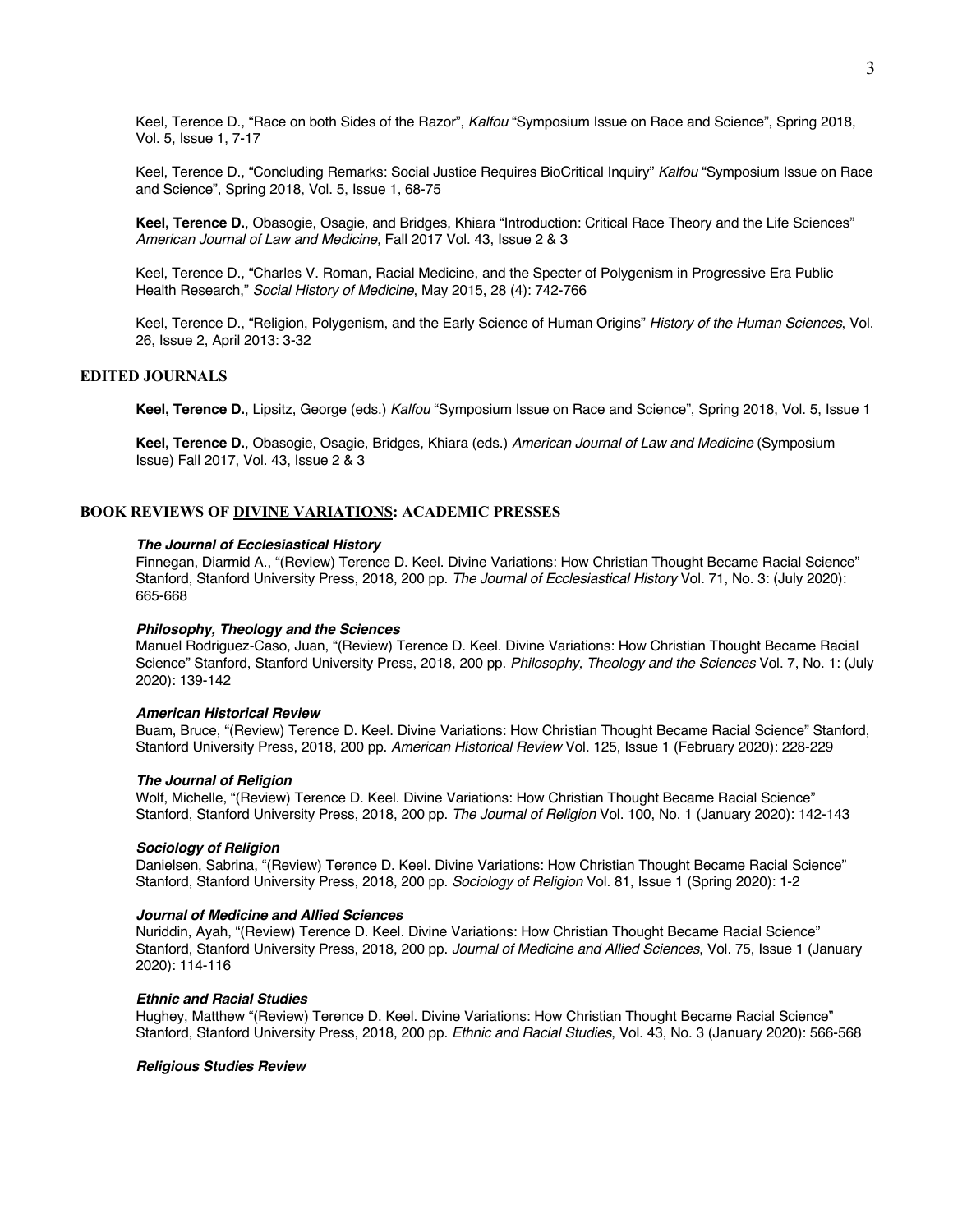Perez Sheldon, Myrna, "Review Essay: Cosmologies and Theologies of Race Difference" (Review) Terence D. Keel. "Divine Variations: How Christian Thought Became Racial Science" Stanford, Stanford University Press, 2018, 200 pp. *Religious Studies Review*, Vol. 45, No. 4 (December 2019): 475-477

#### *Journal of the American Academy of Religion*

Vial, Theodore, "(Review) Terence D. Keel. Divine Variations: How Christian Thought Became Racial Science" Stanford, Stanford University Press, 2018, 200 pp. *Journal of the American Academy of Religion*, Vol. 87, Issue 1, (March 2019): 296-299

### *Zygon: Journal of Religion and Science*

Fehige, Yiftach, "In What Sense Exactly Did Christianity Give Us Racial Science?" *Zygon: Journal of Religion and Science*, Vol. 54, No. 1 (March 2019): 230-236

Hamm, Ernie, "Christian Thought, Race, Blumenbach and Historicizing" *Zygon: Journal of Religion and Science*, Vol. 54, No. 1 (March 2019): 237-245

Marks, Jonathan, "The Coevolution of Human Origins, Human Variation, and their Meaning in the 19<sup>th</sup> Century" Zygon: *Journal of Religion and Science*, Vol. 54, No. 1 (March 2019): 246-251

Neswald, Elizabeth, "Racial Science and 'Absolute Questions': Re-Occupations and Repositions" *Zygon: Journal of Religion and Science*, Vol. 54, No. 1 (March 2019): 252-260

### *Reading Religion: A Publication of the American Academy of Religion*

Bantum, Brian, "(Review) Terence D. Keel. Divine Variations: How Christian Thought Became Racial Science" Stanford, Stanford University Press, 2018, 200 pp. *Reading Religion: A Publication of the American Academy of Religion*, 2018 August 23: http://readingreligion.org/books/divine-variations

### **OTHER CRITICAL RESPONSES TO MY WORK**

#### *Sapientia Creationist Project*

Nathan Luis Cartagena, Eric Washington, Jules A. Martinez-Olivieri, Diarmid Finnegan, Tite Tiénou, "Book Symposium" (Review) Terence D. Keel. *Divine Variations: How Christian Thought Became Racial Science* Stanford, Stanford University Press, 2018, 200 pp, August 27, 2021: https://henrycenter.tiu.edu/2021/08/introducing-divine-variations-howchristian-thought-became-racial-science/

Hartigan, John, "Facing up to Neanderthals" *Kalfou* "Symposium Issue on Race and Science", Spring 2018, Vol. 5, Issue 1: 18-23

Chaufan, Claudia, "What Can the Slim Initiative in Genomic Medicine for the Americas (SIGMA) Contribute to Preventing, Treating, or Decreasing the Impact of Diabetes among Mexicans and Latin Americans?" *Kalfou* "Symposium Issue on Race and Science", Spring 2018, Vol. 5, Issue 1: 24-35

Montoya, Michael, "Race, Genetics, and Health: Transforming Inequalities or Reproducing a Fallacy?" *Kalfou* "Symposium Issue on Race and Science", Spring 2018, Vol. 5, Issue 1: 36-40

Benjamin, Ruha, "Prophets and Profits of Racial Science" *Kalfou* "Symposium Issue on Race and Science", Spring 2018, Vol. 5, Issue 1: 41-53

Soto-Laveaga, Gabriela, "Race and the Epigenetics of Memory" *Kalfou* "Symposium Issue on Race and Science", Spring 2018, Vol. 5, Issue 1: 54-60

Doucet-Battle, James, "Ennobling the Neanderthal: Racialized Texts and Genomic Admixture" *Kalfou* "Symposium Issue on Race and Science", Spring 2018, Vol. 5, Issue 1: 61-67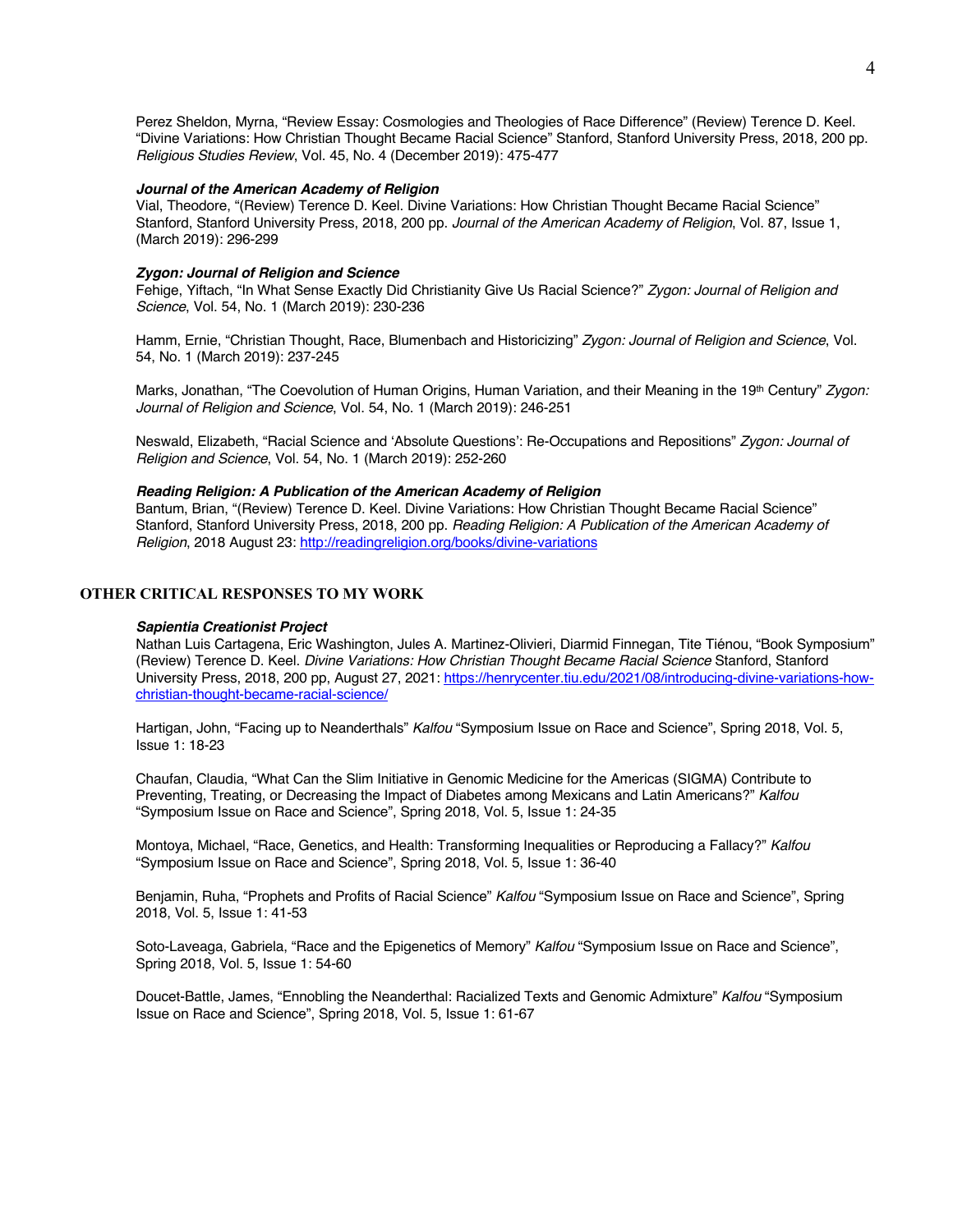### **NON-PEER REVIEWED ARTICLES & WRITINGS**

Keel, Terence D. "Does Europe and America Believe in their Own Gods?" *Sapientia Creationist Project* "Book Symposium Issue on *Divine Variations*" August 27, 2021: https://henrycenter.tiu.edu/2021/08/introducing-divinevariations-how-christian-thought-became-racial-science/

Keel, Terence D., "(Review): Michael Yudell. Race Unmasked: Biology and Race in the Twentieth Century" New York City, New York, Columbia University Press, 2014. xvi, 304 pp. *Journal of the History of Medicine and Allied Sciences*, 2016, 71 (1): 107-109

Keel, Terence D., "Neanderthal Genes, Religion and the Search for the Unique Identity of Modern Humans" *Gene Watch* Vol. 23, Issue 3, May-June 2010

Keel, Terence D., "Religion, Race, and the Neanderthal Genome" *The Immanent Frame*, July 22, 2010

## **FELLOWSHIPS**

|               | Robert Wood Johnson Foundation Interdisciplinary Research Leaders Fellowship                                                                                                                                                      | 2021-2023 |
|---------------|-----------------------------------------------------------------------------------------------------------------------------------------------------------------------------------------------------------------------------------|-----------|
|               | Elected Fellow, International Society for Science and Religion                                                                                                                                                                    | 2021      |
|               | UCLA Luskin Center for History and Policy, Faculty Fellowship                                                                                                                                                                     | 2020-2021 |
|               | UC President's Faculty Fellows in the Humanities                                                                                                                                                                                  | 2015-2016 |
|               | UC Center for New Racial Studies Postdoctoral Fellowship (Declined)                                                                                                                                                               | 2014-2015 |
|               | Ford Foundation Postdoctoral Fellowship (Finalist)                                                                                                                                                                                | 2014-2015 |
|               | Mark and Catherine Winkler Fellowship, Harvard University                                                                                                                                                                         | 2011-2012 |
|               | Harvard University Dissertation Completion Fellowship                                                                                                                                                                             | 2011-2012 |
|               | Social Science Research Council Dissertation Development Fellowship                                                                                                                                                               | 2009      |
|               |                                                                                                                                                                                                                                   |           |
| <b>GRANTS</b> |                                                                                                                                                                                                                                   |           |
|               | $\mathbf{r}$ . The contract of the contract of the contract of the contract of the contract of the contract of the contract of the contract of the contract of the contract of the contract of the contract of the contract of th |           |

| National Institute of Health National Library of Medicine (\$146,703)                                              | 2022-2025 |
|--------------------------------------------------------------------------------------------------------------------|-----------|
| Kaiser Family Foundation Grant (\$40,000)                                                                          | 2020-2022 |
| UC Consortium for Black Studies in CA, Faculty Research Grant                                                      | 2016-2017 |
| UC Center for New Racial Studies Faculty Research Working Group Grant:<br>"Critical Theory and Scientific Methods" | 2015-2016 |
| University of California Faculty Enrichment Grant                                                                  | 2013-2016 |
| National Science Foundation Doctoral Dissertation Improvement Grant<br>Science, Technology and Society Division    | 2010-2012 |
| Charles Warren Summer Research Grant, Harvard University                                                           | 2009      |

## **AWARDS & HONORS**

The Iris Book Award 2021, Center for Religion & the Human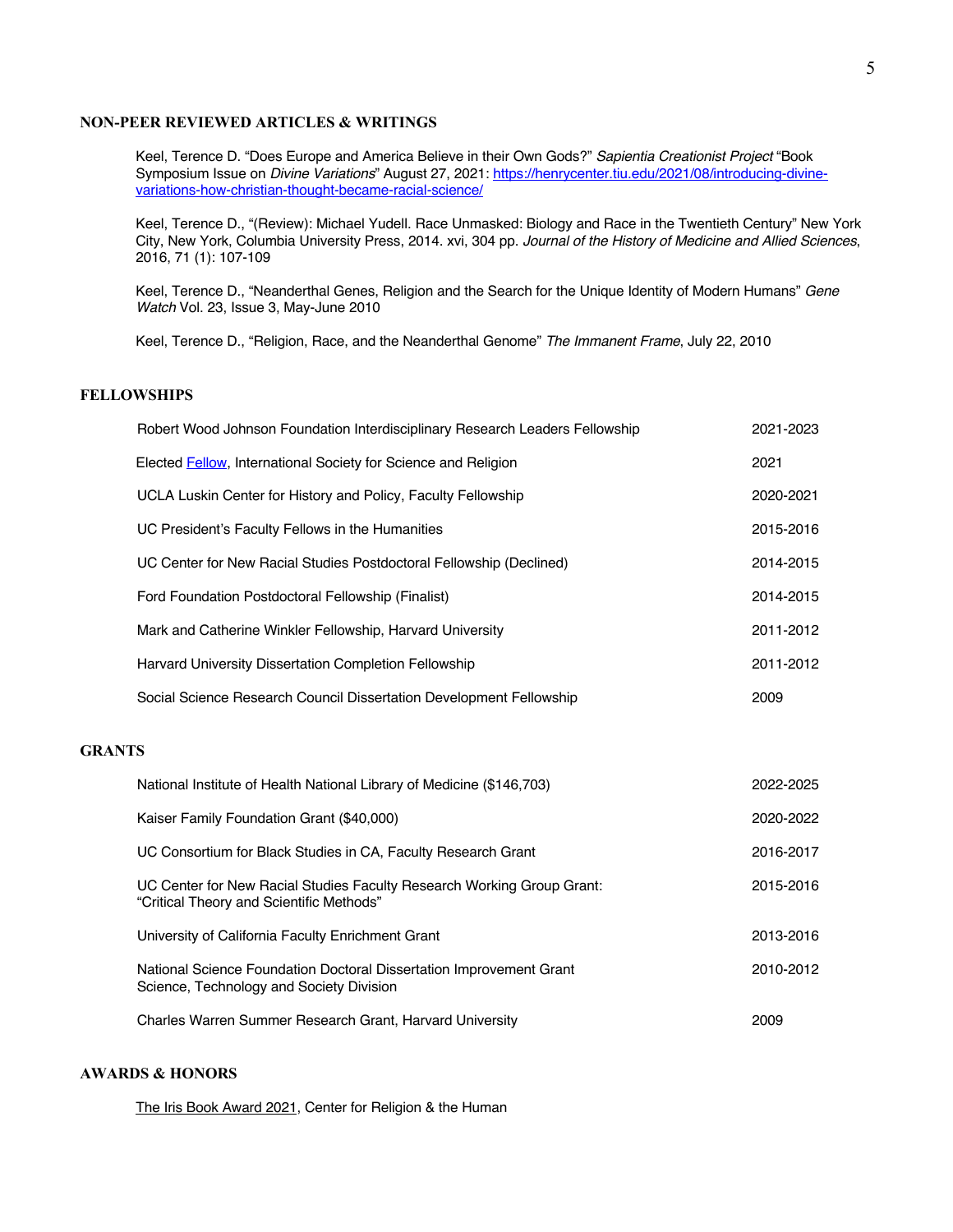| Indiana University for Divine Variations: How Christian Thought Became Racial Science                                                                                                                                                        | 2021      |
|----------------------------------------------------------------------------------------------------------------------------------------------------------------------------------------------------------------------------------------------|-----------|
| The 2018 Choice Award for Outstanding Academic Title,<br>The American Library Association for Divine Variations: How Christian Though Became Racial<br>Science                                                                               | 2018      |
| University Honor: Harold J. Plous Award, UC Santa Barbara                                                                                                                                                                                    | 2017      |
| Junior Scholar Award: Science and Society Conference, Madrid Spain                                                                                                                                                                           | 2010      |
| James N. Snitzler Award, Harvard Divinity School                                                                                                                                                                                             | 2004-2005 |
| Theta Alpha Kappa National Honor Society, Xavier University of Louisiana                                                                                                                                                                     | 2003      |
| Ronald E. McNair Scholar, Xavier University of Louisiana                                                                                                                                                                                     | 2002-2003 |
| <b>TEACHING</b>                                                                                                                                                                                                                              |           |
| University of California, Los Angeles                                                                                                                                                                                                        | 2018-2021 |
| Problems of Identity at the Biology/Society Interface<br>Race, Science, and Society<br>Contemporary Issues in Public Health Research<br>Posthumans                                                                                           |           |
| University of California, Santa Barbara                                                                                                                                                                                                      | 2012-2017 |
| African American Religion<br>Race, Science, and Society<br>The Eugenics Movement<br>Science and Religion<br>Research Seminar in Science, Technology, & Medicine<br>Introduction to Black Studies<br>African American History<br>Posthumanism |           |

# **UNIVERSITY LEADERSHIP APPOINTMENTS**

| Founding Director, The Lab for BioCritical Studies, UCLA                                                                                 | 2020-present |
|------------------------------------------------------------------------------------------------------------------------------------------|--------------|
| Advisor for Structural Competency and Innovation for UCLA Simulation Center at the David<br>Geffen School of Medicine                    | 2020-present |
| Faculty Member, UCLA Committee on Undergraduate Admissions and Relations with Schools                                                    | 2020-present |
| Associate Director of Critical Theory, Center for the Study of Racism,<br>Social Justice & Health, UCLA Feilding School of Public Health | 2020-present |
| Faculty Review Committee, UCLA Ronald J. McNair Research Scholars Program                                                                | 2018-present |
| Associate Director, UCLA Ralph J. Bunche Center for African American Studies                                                             | 2020-2021    |
| Faculty Executive Committee, UCLA Ralph J. Bunche Center for African American Studies                                                    | 2019-2020    |
| Executive Committee, UCLA Bedari Kindness Institute                                                                                      | 2019-2020    |
| Chair, Personnel Committee, UCLA Department of African American Studies                                                                  | 2019-2020    |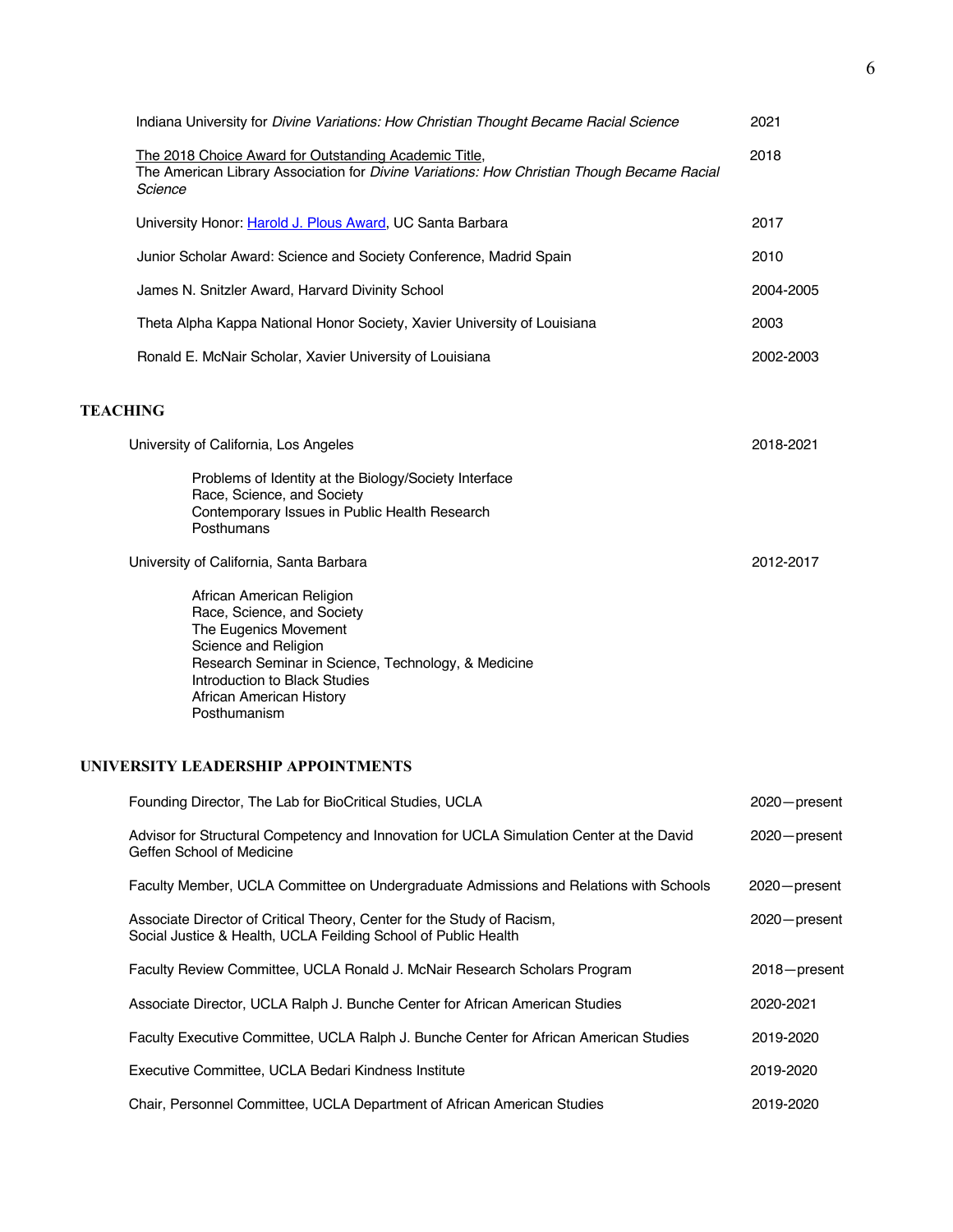| Committee Member, Ad hoc Personal Review, UCLA Institute for Society and Genetics                                                          | 2018-2019 |
|--------------------------------------------------------------------------------------------------------------------------------------------|-----------|
| Faculty Search Committee, UCLA Institute for Society and<br>Genetics & Institute for Precision Health G/IPH Faculty Search Committee, UCLA | 2018-2019 |
| Undergraduate Admission Committee, UCLA Institute for Society and Genetics                                                                 | 2018-2019 |
| Vice Chair, Department of History, UCSB                                                                                                    | 2017-2018 |
| Chair, Academic Planning Committee, Department of History, UCSB                                                                            | 2017-2018 |
| Member, Graduate Dean's Advisory Board on Diversity, UCSB                                                                                  | 2016-2018 |
| Board Member, Multicultural Center, UCSB                                                                                                   | 2016-2018 |
| Member, Advisory Committee of the Center for Black Studies Research, UCSB                                                                  | 2016-2017 |
| Member, Departmental Chair Search Committee, Black Studies Department, UCSB                                                                | 2015-2016 |
| Member, Visiting Assistant Professor Search Committee, Black Studies Department, UCSB                                                      | 2015-2017 |
| Member, ABD Research Fellowship Search Committee, Black Studies Department, UCSB                                                           | 2014-2015 |
| Member, North American Slavery Search Committee, History Department, UCSB                                                                  | 2014-2015 |
| Member, Merit and Promotions Committee, History Department, UCSB                                                                           | 2013-2014 |
| Chair<br>Black Studies Emphasis Program, Department of Black Studies UCSB                                                                  | 2013-2016 |
| Dream Scholar Mentor<br>Department of Black Studies, University of California, Santa Barbara                                               | 2013-2018 |
| <b>OTHER PROFESSIONAL APPOINTMENTS &amp; SERVICE</b>                                                                                       |           |
| <b>History of Science Society Council</b>                                                                                                  | 2022-2024 |
| Osiris Editorial Board                                                                                                                     | 2021-2025 |
| Advisory Editor, Isis: A Journal of the History of Science Society                                                                         | 2019-2020 |
| Co-Chair<br>Critical Theory and Scientific Method Working Group, UC Berkeley and UC Santa Barbara                                          | 2015-2017 |
| <b>Advisory Committee</b><br>National Science Foundation Doctoral Dissertation Improvement Fellowship, STS Division                        | 2013-2014 |
| Member<br>University of California Race Collective                                                                                         | 2013-2014 |
| <b>Manuscript Referee</b><br>History of the Human Sciences                                                                                 | 2012-2013 |
| <b>Graduate Writing Fellow</b><br><b>Harvard University</b>                                                                                | 2009-2011 |

Finance Coordinator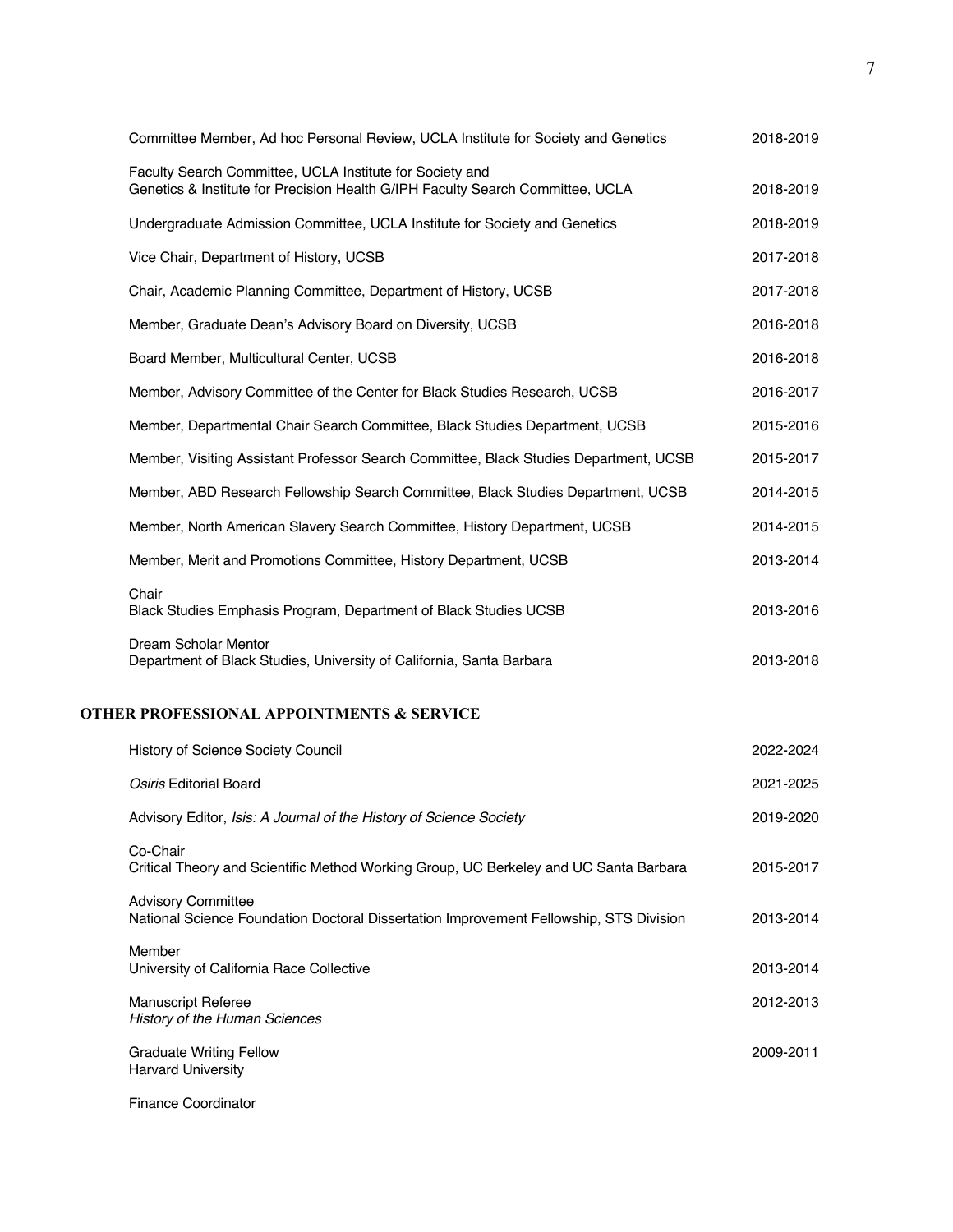| Harvard Committee on African Studies                                                                            | 2007-2009   |
|-----------------------------------------------------------------------------------------------------------------|-------------|
| <b>Steering Committee</b><br>The Religion and Society Colloquium, Harvard University                            | 2007-2008   |
| <b>Project Coordinator</b><br>Sr. Vice Provost for Faculty Development and Diversity Office, Harvard University | 2005-2006   |
| <b>Research Associate</b><br>International Health and Human Rights Program, Harvard School of Public Health     | Fall 2005   |
| Lecturer<br>Xavier University of Louisiana                                                                      | Summer 2005 |
| Research Associate<br>The Pluralism Project, Harvard University                                                 | 2004-2005   |

## **INVITED LECTURES AND PRESENTATIONS**

Invited Lecture, "Black Death and the U.S. Medical Examiner-Coroner System" Wake Forest University, April 21, 2022

Invited Lecture, "Belief, Race, and Nihilism in American Biomedical Science" Princeton University, February 22, 2022

Invited Lecture, "Human Difference, Nihilism, and the Future of Biomedicine" Arizona University School of Medicine, December 16, 2021

Invited Lecture, "Structural Racism in Biomedical Research", UCLA David Geffen School of Medicine, May 7, 2021

Invited Lecture, "Race and Christianity Symposium with Terence Keel and Denise Buell" Villanova University, April 30, 2021

Invited Lecture, **"**Christian Thought, Eugenic Belief, Racial Entitlement" Stanford University, Center for Computational, Evolutionary, and Human Genomics, April 2, 2021

Invited Lecture, "Christianity, Race, and the Haunting of Biomedical Science" University of North Texas, Department of Philosophy and Religion, March 26, 2021

Invited Respondent, Global/Premodern/Race: Medieval Studies Annual Colloquium, UC Santa Barbara, Medieval Studies Committee, March 21, 2021

Invited Lecture, "Nihilism is an Underlying Condition for Death in Police Custody", Identities and Epistemic Injustice Conference, UC Irvine, March 12, 2021

Invited Lecture, "In the Shadow of Whiteness: Race, Religion, and Radicalization in the Time of Pandemics," UC Berkeley Center for the Study of Religion, UC Irvine, March 5, 2021

Invited Panelist, "Biopolitical Battle Lines: Between Eugenics and Black Lives Matter" CalTech University, February 19, 2021

Keynote address: "Christianity, Race, and the God of Biomedical Science" Center for Research in Science, Azusa Pacific University, October 15, 2020

Panel participant: "HSS FUTURES I: Roundtable: What Do We Do about the Future of Scholarship? Demography, Diversity, and the Transformation of the History of Science" History of Science Society (HSS) 10/8/2020

Respondent: "Racial Bodies of Knowledge: Reformulations of Human Difference in Physical Anthropology" History of Science Society (HSS) and the Society for the History of Technology (SHOT) 10/8/2020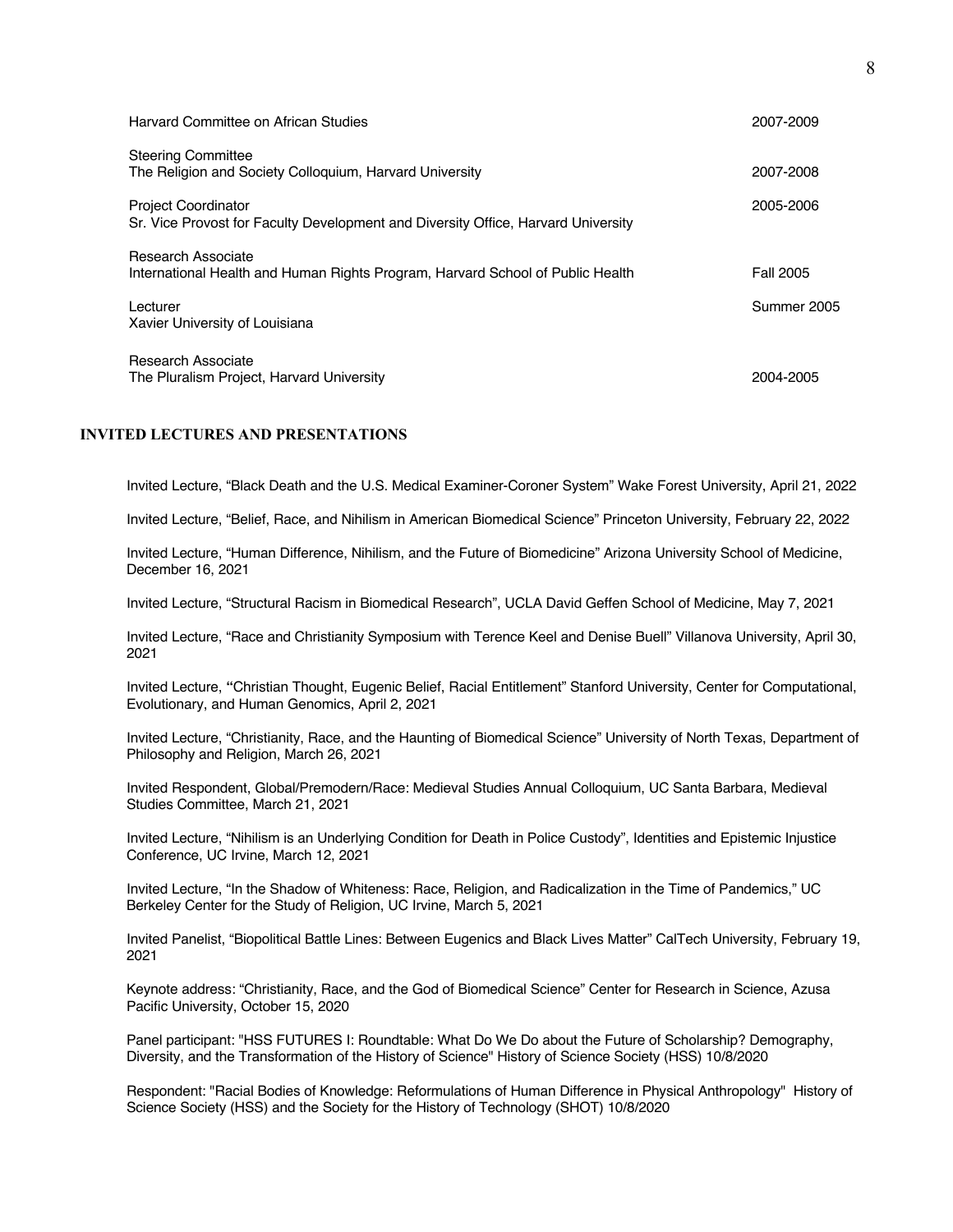Invited Panelist: "Race: The Power of an Illusion" UC Berkeley, Othering & Belonging Institute, September 25, 2020

Invited Lecture: "The Religion that Haunts Human Biology" Brown University, Race, Medicine, and Social Justice Workshop, Brown University Medical School, November 4, 2019

"Catastrophe Fragments Time in the Body" Colloquium on Coloniality, Race, & Catastrophe, Harvard Divinity School, November 1, 2019

"Mimicry and the Notes of Epigenetics" Sound and Reproduction Conference, UC Berkeley, September 6, 2019

"Conscripted into Universalism: Biology and the New Left During the Culture Wars", University of Ohio, Critical Approaches to Science and Religion Symposium, August 17, 2019

Invited Lecture: "The Science of Replacing Others: One Year After Charlottesville" 10<sup>th</sup> Annual eCRT Symposium, University of Virginia, September 28, 2018

Invited Lecture: "Ghosts in the Machine: Christianity, Race, and the Haunting of Biological Science" History of Science Seminars, Harvard University, September 13, 2018

Invited Presentation: "Feeling Race in our Genes" Presided by Dorothy Roberts, Special Session of the American Sociological Association Conference, Philadelphia, PA August 14, 2018

"Did our Neanderthal ancestors give Native Americans type 2 diabetes? A biosocial critique of genetic claims about health, disease, and indigenous bodies" with Deborah Bolnick, Annual Meeting of the American Anthropological Association, Washington DC, November 30, 2017

Invited Lecture: "Loving v. Virginia, 21st Century Science, and the Biologizing of Race", Fordham Law School, November 3, 2017

Invited Lecture: "How Christian Thought Became Racial Science" The Young Scholars Lecture Series of the UC Consortium of Black Studies, UC Irvine, June 8, 2017

"Critical Race Studies and the Health Sciences" Fall Symposium of the American Journal of Law and Medicine, Boston School of Law, January 20, 2017

"Racial Science as Christian Universalism by Other Means" Annual Meeting of the American Academy of Religion, North American Religion Section, San Antonio TX, November 21, 2016

"Science, Race, and the Reoccupation of Christian Supersessionism" Annual Meeting of the Society for the History of Science, Hybrid Science: Racial Science Across Borders and Disciplines in the Nineteenth-Century, Atlanta GA, November 5, 2016

"Understanding the Enduring Belief in Race as a Natural Phenomenon" Race, Science and Social Justice Distinguished Lecture Series, Program on the History of Science and Medicine, Yale University, April 11, 2016

"Is the Search for Inherited Disease Risk from Neanderthals Pre-Racial Science?" Biological Anthropology Seminars and Informal Lectures Series, University of Texas, Austin, February 5, 2016

"Beyond the Charge of Pseudoscience: New Directions for the Study of Race and the History of Science," Roundtable: How Should the History of Science Engage with Political Activism and Social Justice? Annual Meeting of the History of Science Society, San Francisco, CA November 21, 2015

"Charles Roman, Racial Medicine, and 20<sup>th</sup> Century American Polygenism" North American Religious Colloquium, Princeton University, Princeton NJ, December 4, 2014

"Did Neanderthal Give Europeans Health, but Mexicans Disease?: Understanding What it Means to be Part Neanderthal" Critical Mixed Race Studies Conference, DePaul University, Chicago, IL, November 14, 2014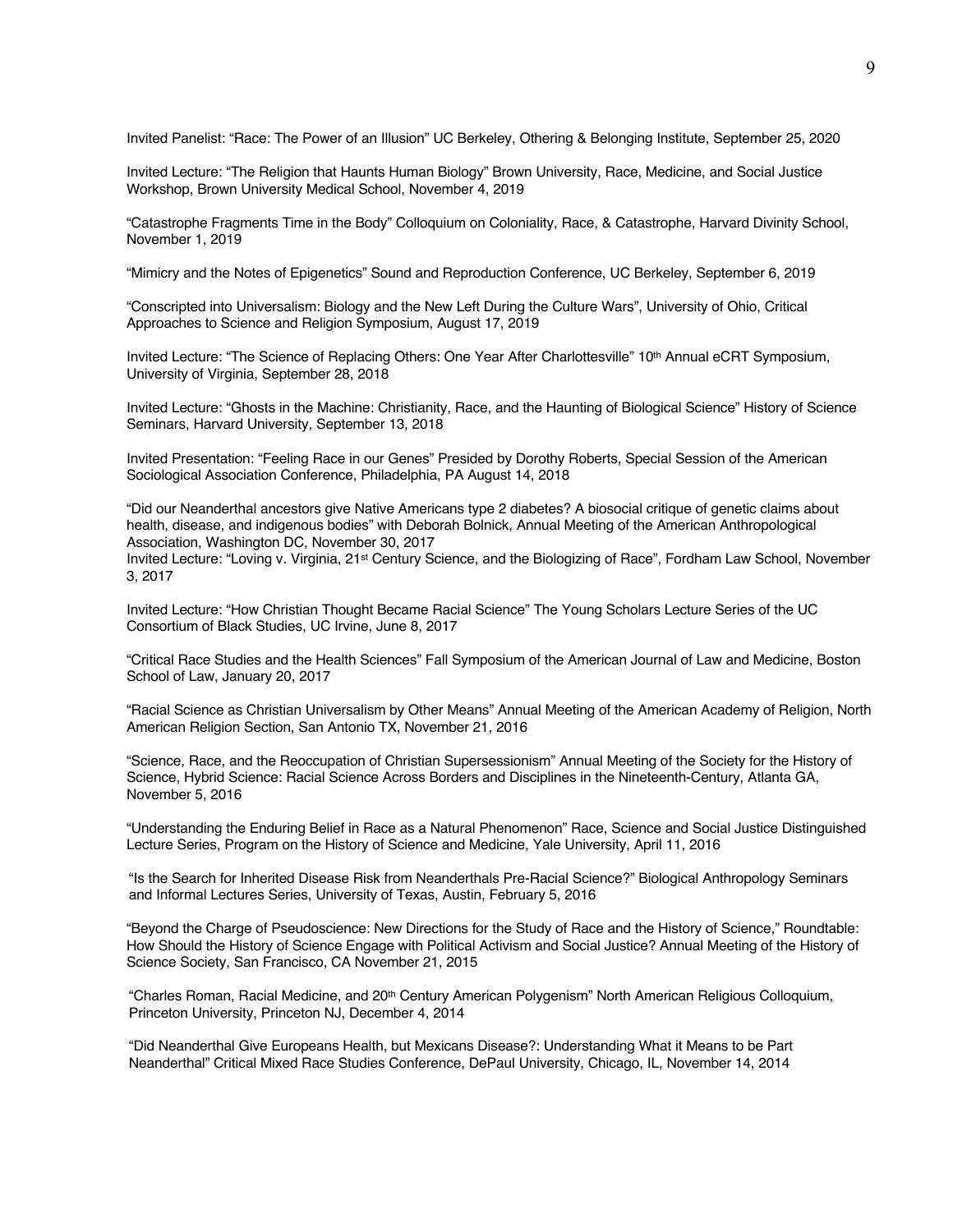"The Strange Career of American Polygenism: From Christian Naturalism to the Progressive Era" for the American Studies Colloquium, Purdue University, West Lafayette, IN, September 11, 2014

"The Religious Roots of 19th Century American Polygenism" Annual Conference of the Society for U.S. Intellectual History, U.C. Irvine, November 3, 2013

"Who's *Really* Paleo?: Genetics, Race and the Public Consumption of Neanderthal Admixture Research" Center for New Racial Studies, U.C. Santa Barbara, May 9, 2013

"Science and the Religious Pursuit of Race" Department of Black Studies, U.C. Santa Barbara, February 12, 2013

"Deconstructing the Myth of Pure Racial Origins: How Christianity Shaped the Scientific Study of Race" Religion and Identity Series, Interdisciplinary Humanities Center, U.C. Santa Barbara, February 7, 2013

"How Christianity Shaped the Scientific Study of Race" Religion Colloquia, Department of Religious Studies, U.C. Santa Barbara, November 14, 2012

"The Christian Origins of Modern Racial Science" Science, Technology, and Society Colloquium, Department of History, U.C. Santa Barbara, October 24, 2012

"Religion and the Scientific Study of Race in the U.S.: Conflict or Cooperation?" Brownbag Seminar, Center for Science, Technology, Medicine, and Society, U.C. Berkeley, January 25, 2012

"Noah's Lost Son: Neanderthal Admixture, Race and Society" Incubator Series, Department of the History of Science, Harvard University, February 21, 2011

"Blumenbach's Adamic Fantasy: Christianity and 18<sup>th</sup> Century Theories of Racial Descent", Modern Sciences Working Group, Department of the History of Science, Harvard University, February 23, 2011

"Christian Metaphysics, Race, and Scientific Encounters with the Neanderthal" Science and Society Conference, Carlos III University, Madrid, Spain, November 12, 2010

"Permanent Racial Types and the Regularity of God/Nature in the Thought of Josiah C. Nott" Annual Meeting of the American Academy of Religion, October 31, 2010

"A Reply to William Julius Wilson's Class Thesis: The Case of Residential Segregation and Public Health" for Introduction to African American History, Harvard University, May 12, 2010

"Competing 'Public' Aspirations in Lorraine Hansberry's *A Raisin in the Sun* " for Professor Ronald Thiemann's course Religion and the Public Intellectual, Harvard University, November 13, 2008

"James Baldwin on the Enduring Legacy of American Conceptions of the Negro in *Notes of a Native Sun*", for Professor Ronald Thiemann's course, Religion and the Public Intellectual, Harvard University, September 25, 2008

"A Reply to Wallace Best on African American Women and the Paradoxes of Gender" The Study of Women and Gender in Religion Forum, Harvard Divinity School, December 2006

"Slave Religion as an Epistemological Break from Christianity: Revisiting Albert J. Raboteau's 'Hidden Institution' of Black Religion in the Antebellum South" for the Southwest Commission on Religious Studies, American Academy of Religion, History of Christianity Section, Dallas Texas March 5, 2006

## **INTERVIEWS & MEDIA APPEARANCES**

Keel, Terence D., Interview with Jonathan Riggs, "A Legacy of Confronting Injustice: UCLA Professor Terence Keel's Grounding Breaking Interdisciplinary Work Uncovers Deadly Hidden Bias" UCLA Newsroom, March 9, 2022

Keel, Terence D., Interview with John Harlow, "Terence Keel on the Christian Roots of Race Science" UCLA Magazine, February 15, 2022